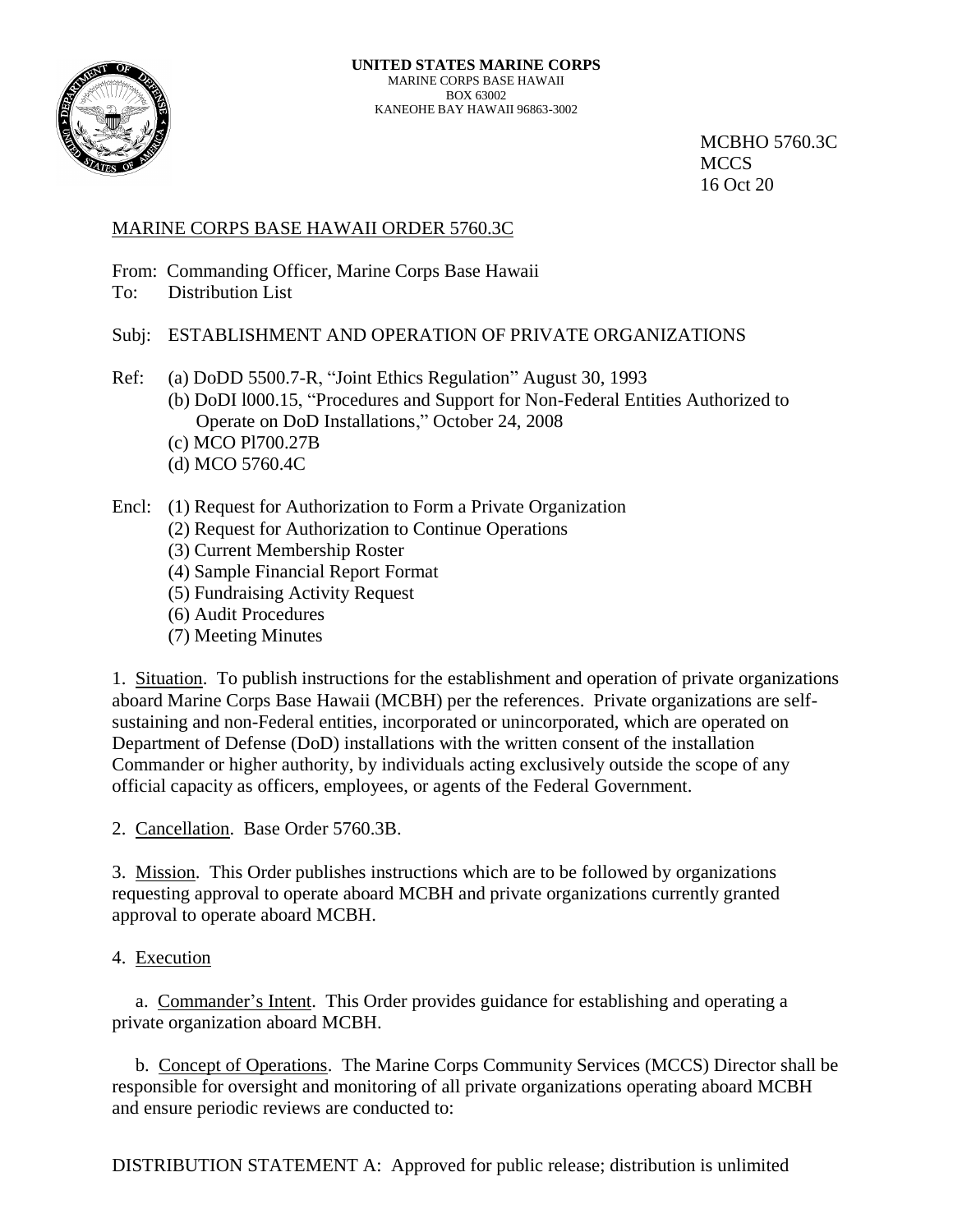(1) Guarantee the membership provisions and purposes on the basis of which the organization was permitted on the installation continue to apply, thereby justifying its continuance. Substantial changes to those conditions shall necessitate further review, documentation, and approval for continued permission to remain active.

(2) Furnish reports to the Commanding Officer, MCBH as required.

#### 5. Administration and Logistics

 a. Activities of private organizations covered by this Order shall not in any way prejudice or discredit the DoD components or the other Agencies of the Federal Government.

 b. The nature, function, and objectives of a private organization covered by this Order shall be delineated in a written constitution, by-laws, charter, articles of agreement, or other authorization documents acceptable to the Commanding Officer, MCBH. That documentation shall also include:

(1) Description of membership eligibility in the private organization.

(2) Designation of management responsibilities, to include the accountability of assets, satisfaction of liabilities, disposition of any residual assets on dissolution, and other matters that show responsible financial management.

(3) Documentation indicating an understanding by all members as to whether they are personally liable, if the assets are insufficient to discharge all liabilities.

c. A private organization covered by this Order that offers programs or services similar to MCCS activities shall not compete with MCCS, but may, when specifically authorized in the approval document, supplement services offered by MCCS.

d. Private organizations covered by this Order shall be self-sustaining, primarily through dues, contributions, service charges, fees, or special assessment of members. There shall be no financial assistance to a private organization from MCCS in the form of contributions, repairs, services, dividends, or other donations of money or other assets. Fundraising and membership drives are governed by reference (a).

e. MCBH may provide logistical support to private organizations with appropriated Federal Government resources in accordance with reference (a). Per reference (b), MCCS nonappropriated funds (NAF) or assets shall not be directly or indirectly transferred to private organizations.

f. Personal and professional participation in private organizations by DoD employees is governed by reference (a).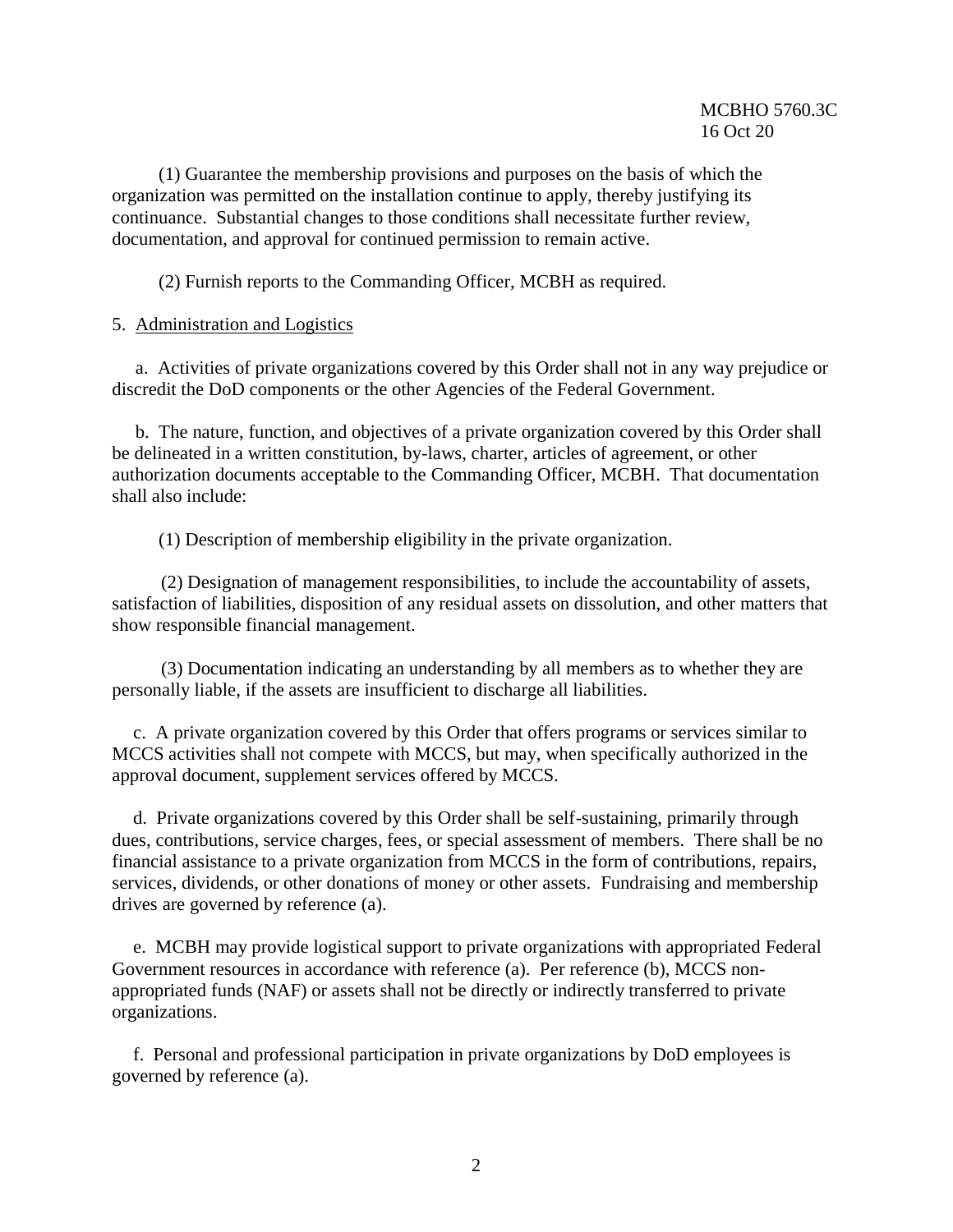g. Neither appropriated fund activities nor NAF instrumentalities may assert any claim to the assets, or incur/assume any obligation of any private organization covered by this Order except as may arise out of contractual relationships. Property abandoned by a private organization on its disestablishment or departure from MCBH, or donated to MCBH, may be acquired by MCBH under the terms of applicable agreements, statues, and DoD policy.

h. Adequate insurance, as defined by the Staff Judge Advocate, MCBH shall be secured by the organization to protect against public liability and property damage claims or other legal actions that may arise as a result of activities of the organization or one or more of its members acting in its behalf, or the operation of any equipment/apparatus or device under the control and responsibility of the private organization.

i. Private organizations shall be responsible for enduring applicable fire and safety regulations, environmental laws, local, State, and Federal tax codes, and any other applicable statutes and regulations are compiled within the operation of the private organization.

j. Income shall not accrue to individual members except through wages and salaries as employees of the private organization or as award recognition for service rendered to the private organization or military community. The Commanding Officer, MCBH may approve the operation of private organizations, such as investment clubs, in which the investment of members' personal funds result in a return on investment directly and solely to the individual members.

k. No person because of race, color, creed, sex, age, disability sexual orientation or national origin, shall be unlawfully denied membership, unlawfully excluded from participation, or otherwise subjected to unlawful discrimination by any private organization on MCBH covered by this Order. When an individual suspects unlawful discrimination by private organizations, the individual shall report the unlawful act to the MCBH Command Inspector General for subsequent investigation, and if the act of discrimination is founded, the private organization shall be immediately suspended from operating on the installation.

l. Applicable laws on labor standards for employment shall be observed.

m. This Order does not apply to the following organizations, which are governed by DoD Directives and Instructions:

(1) Professional United States Scouting Organizations Operating at U.S. Military Installations located Overseas, DoDI 1015.9.

(2) American National Red Cross, DoDD 1330.5.

(3) United Service Organizations (USO), Inc., DoDD 1330.12.

(4) United Seamen's Service (USS), DoDD 1330.16.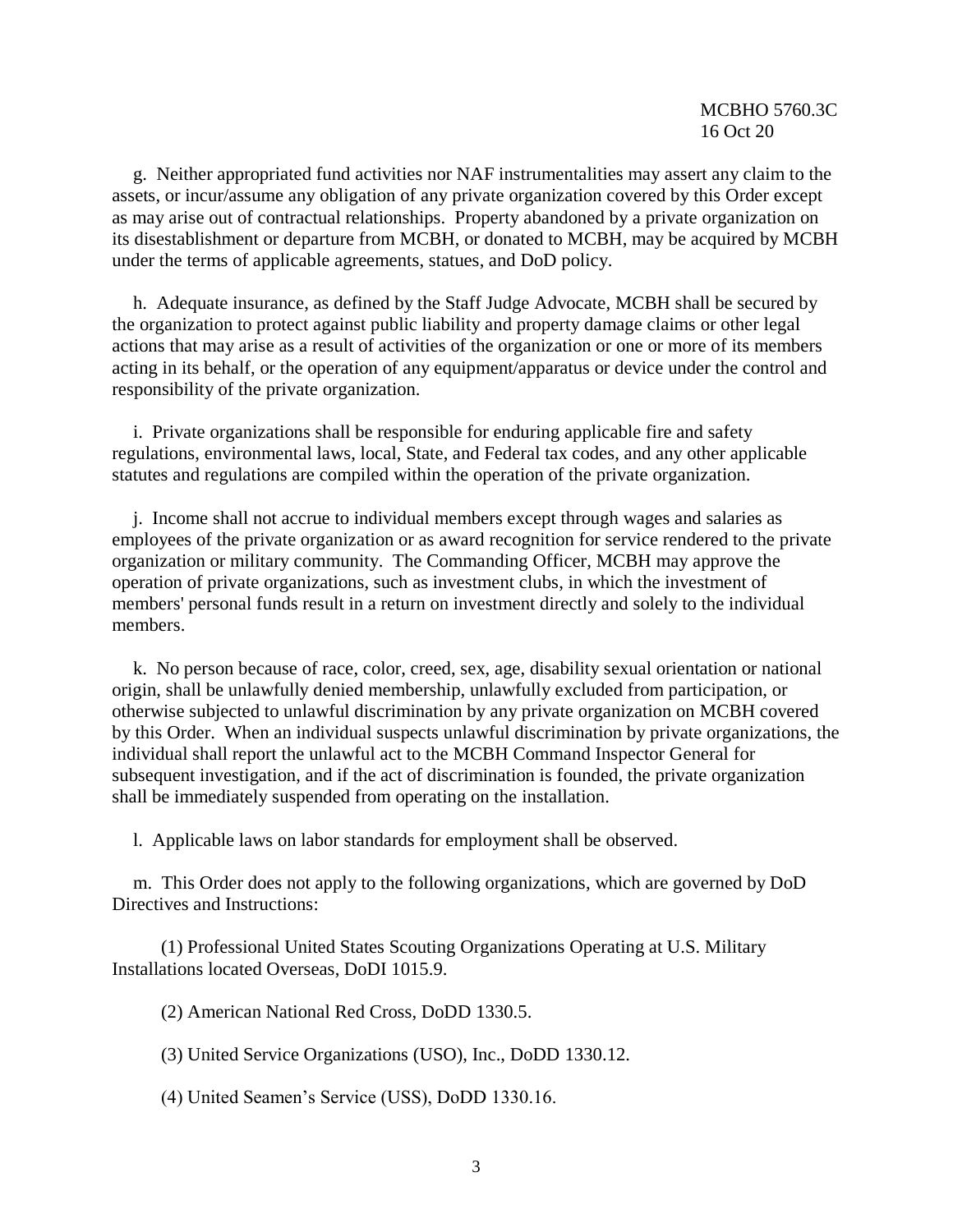(5) Financial Institutions on DoD Installations, DoDD 1000.11.

n. Certain unofficial activities may be conducted on MCBH, but need not be formally authorized because of the limited scope of their activities, membership, or funds. Examples are office coffee funds, flower funds, and similar small, informal activities and funds less than \$200. Any activity generating income in excess of this amount requires specific authorization from the Commanding Officer, MCBH to operate aboard the Base and must comply with all provisions in reference (d).

o. Non-DoD civilian membership in a private organization shall be limited to not more than one-third of the total membership strength of the private organization to keep the private organization oriented primarily for the benefit of military personnel and their family members. DoD civilian employees who work aboard the Base may be included in membership without regard to this limitation.

p. Private organizations are subject to audits and inspections by MCBH representatives.

(1) Actions. Private organizations shall initiate the following:

(a) A request to form a private organization shall be submitted in writing to the Commanding Officer, MCBH, via the MCCS Director, using enclosure (1). Each request shall include the name of the organization, its purpose, and a statement of activities to be conducted; a proposed constitution and by-laws; an estimate of membership strength and composition; a financial plan for self-sustained operations; proposed affiliation with related local, state or national organizations; and proposed use of facilities equipment, or services of the Base. The MCCS Director will forward the request to the Commanding Officer, MCBH for approval, via the MCBH Staff Judge Advocate (SJA). The SJA is responsible for review and approval of proposed constitution and by-laws.

(b) Each private organization must renew by 31 January of each year its authorization to operate aboard MCBH, using enclosure (2). The request shall include enclosure (3) listing members by status, i.e., active duty, retired military, family members, civilian employees, or non-DoD civilians and an annual report of financial operations using enclosure (4) as guidance. Failure to renew shall result in the immediate termination of the private organization's authority to operate aboard the Base.

(c) Each organization desiring to conduct a fundraising activity shall prepare a fundraising request using enclosure (5). The fundraising request shall be submitted to the MCBH SJA Office at least four weeks before the fundraising event. The MCBH SJA Office will review each fundraising request to determine applicability and appropriate action.

(d) Authorized private organizations shall comply with the following: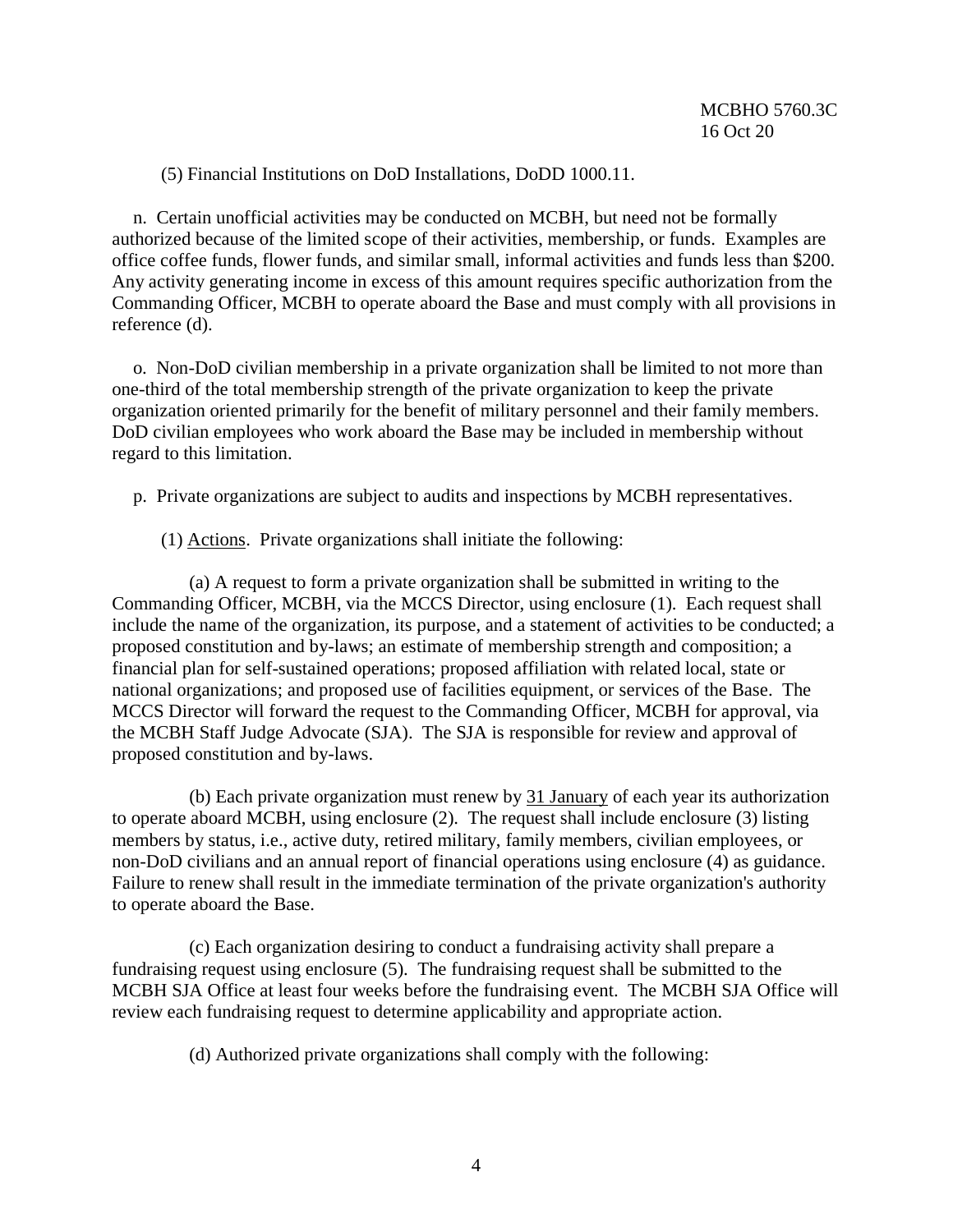1. To prevent the appearance of an official sanction or support by the DoD or United States Marine Corps, a private organization covered by this Order shall not utilize the following in its title or letterhead:

a. The name of seal of the Department of Defense or the acronym "DoD."

b. The name, abbreviation, or seal of any DoD Component or instrumentality.

c. The seal, insignia, or other identifying device of the local installation.

d. Any other name, abbreviation, seal, logo, insignia, or the like, used by any DoD Component to identify any of its programs, locations, or activities.

2. The sale of alcoholic beverages of any kind is prohibited unless approved in writing by the Commanding Officer, MCBH.

3. The sale of merchandise, goods, or services, or the pursuit of any activity that conflicts or competes with MCCS is prohibited.

4. The requirements for insurance must be ascertained, acquired, and maintained by the private organization. Proof of insurance must be submitted to the MCCS Director at the time of authorization and upon request for continuance.

5. Activities conducted shall not prejudice or discredit the interests of the Marine Corps or any other government agency.

6. Tax liabilities must be ascertained and the private organization shall comply with all applicable State and Federal laws.

7. The private organization shall appoint, or membership shall elect, an Audit Board that shall be responsible for conducting an annual audit for the preceding calendar year. The results of the audit shall be provided to the MCCS Director by 31 January of each year. Guidelines are provided in enclosure (6).

8. The Commanding Officer, MCBH shall be provided with a report of each regular meeting conducted, including a copy of enclosure (7), the number, type, and dates of activities conducted during the period between meetings, and the number of military, family members, retirees, and civilian participants at each activity. This report shall be submitted via the MCCS Director.

9. Financial accounts and records and/or a bookkeeping system per generally accepted accounting and business practices must be maintained.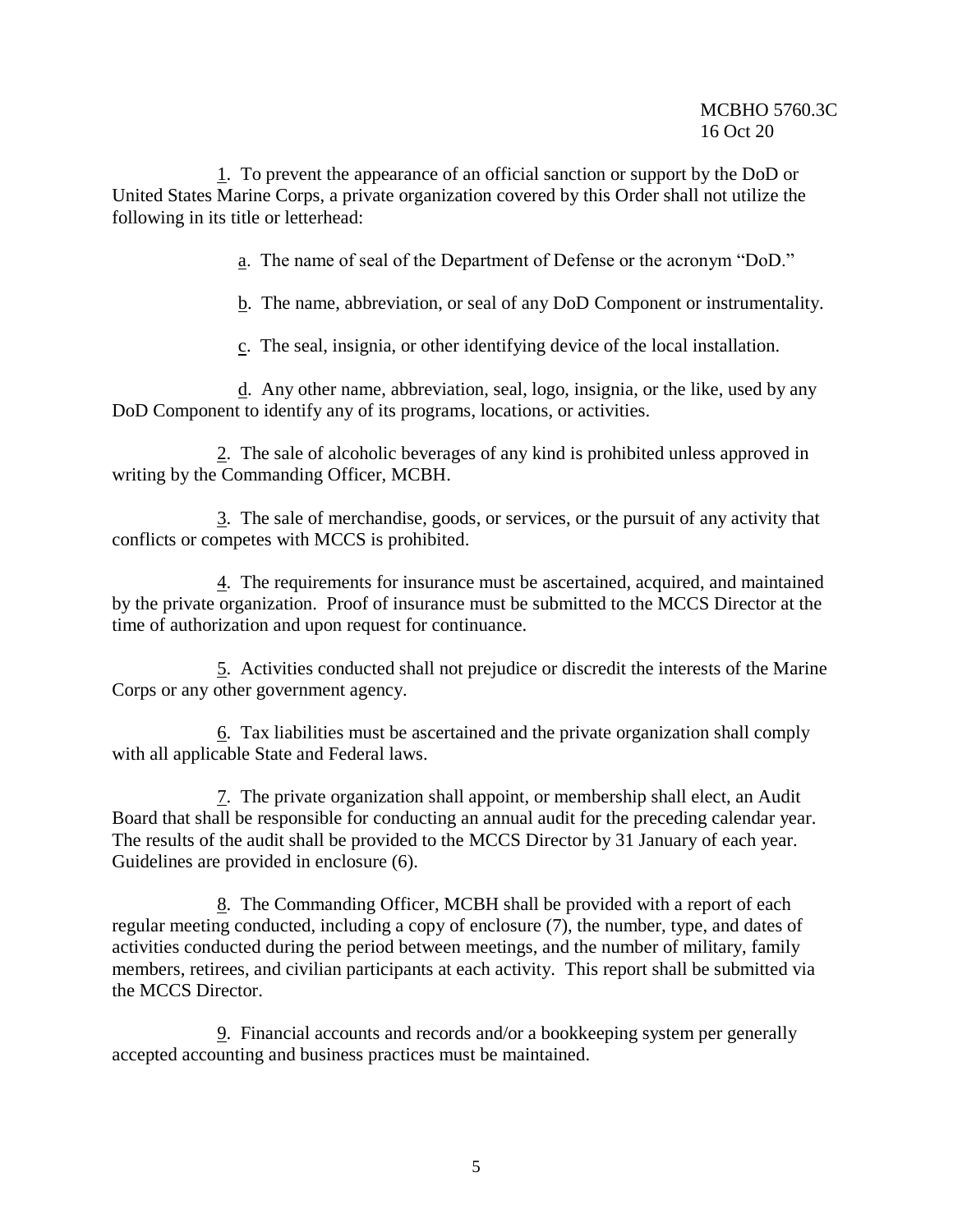10. The constitution and by-laws, charter, articles of agreement, or statement of purpose of the organization must establish procedures for the election and relief of responsible officers, including procedures for transfer, custody, and retention of all records and receipts, duties of these officers, procedures for required audits, and the disposition of residual funds and property.

11. The MCCS Director shall be notified in writing when dissolving an organization, and a close-out financial report using the format in enclosure (4) must be submitted.

(e) The use of military designators, such as MCBH or similar phraseology in the title of a private organization is prohibited.

(2) Facilitates and Assistance. No assurance can be given that Base facilities such as buildings, equipment, furniture, etc., will be made available to voluntary groups receiving command authorization to operate aboard the Base. However, MCBH shall provide facilities to the extent available.

(3) Withdrawal of Authorization. The Commanding Officer, MCBH may at any time without notice withdraw authorization of any private organization when it is considered to be in the best interest of the Marine Corps.

 q. This Order can be accessed online via the Marine Corps Base Hawaii SharePoint site at https://eis.usmc.mil/sites/mcbhmpa/Adjutant/Base%20Directives%20and%20Policies/Forms/MC BH%20Forms.aspx.

 r. Records created as a result of this Order shall be managed according to National Archives and Records Administration approved dispositions per SECNAV M-5210.1 and SECNAV Notice 5210 to ensure proper maintenance, use, and accessibility and preservation, regardless of format or medium.

 s. Privacy Act. Any misuse or unauthorized disclosure of Personally Identifiable Information (PII) may result in both civil and criminal penalties. The Department of the Navy (DON) recognizes that the privacy of an individual is a personal and fundamental right that shall be respected and protected. The DON's need to collect, use, maintain, or disseminate PII about individuals for purposes of discharging its statutory responsibilities will be balanced against the individuals' right to be protected against unwarranted invasion of privacy. All collection, use, maintenance, or dissemination of PII will be in accordance with the Privacy Act of 1974, as amended (5 U.S.C. 552a) and implemented per SECNAVINST 5211.5F.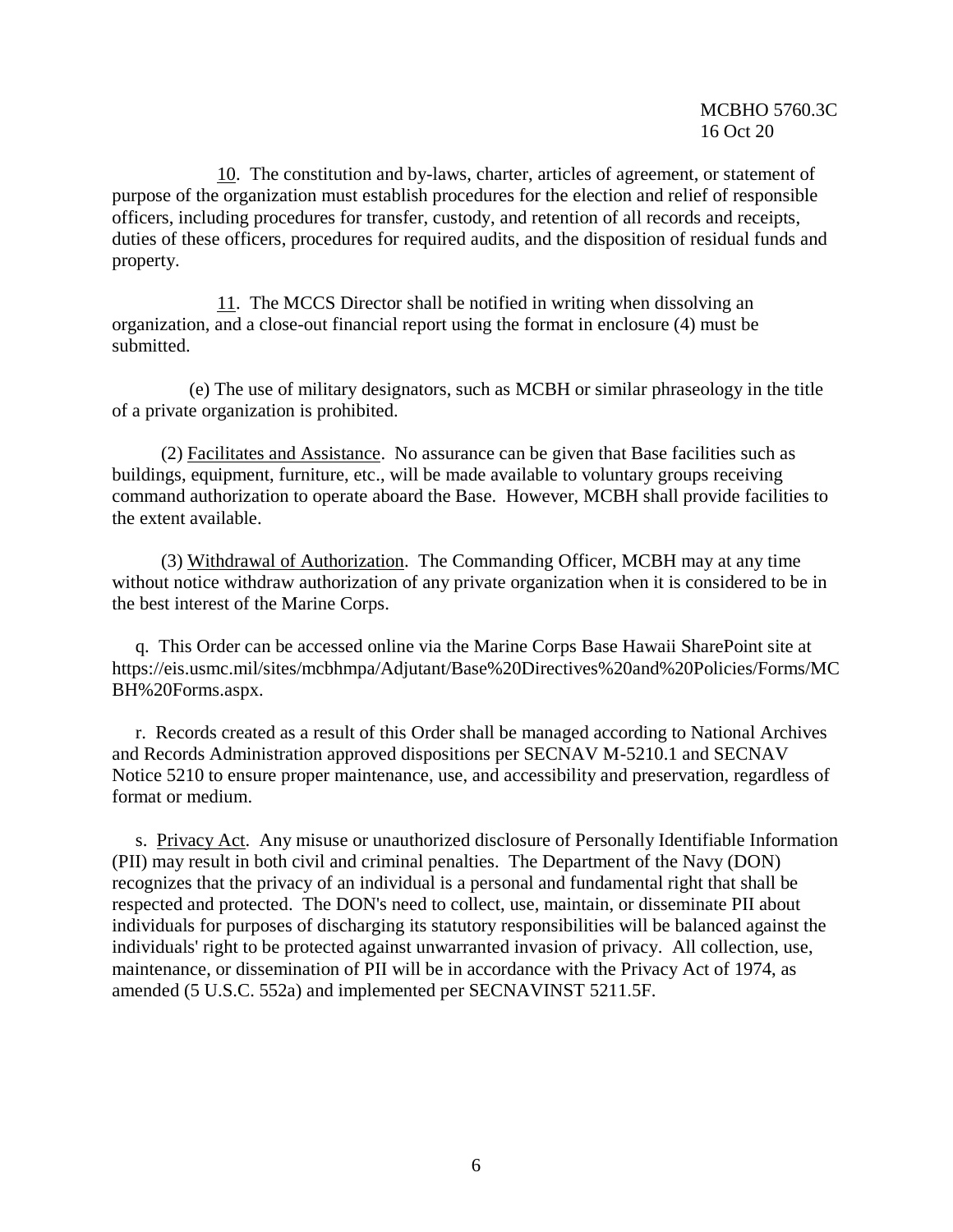# 6. Command and Signal

- a. Command. This Order is applicable to MCBH and tenant commands.
- b. Signal. This Order is effective the date signed.

S. C. KOUNPARAKIS

DISTRIBUTION: A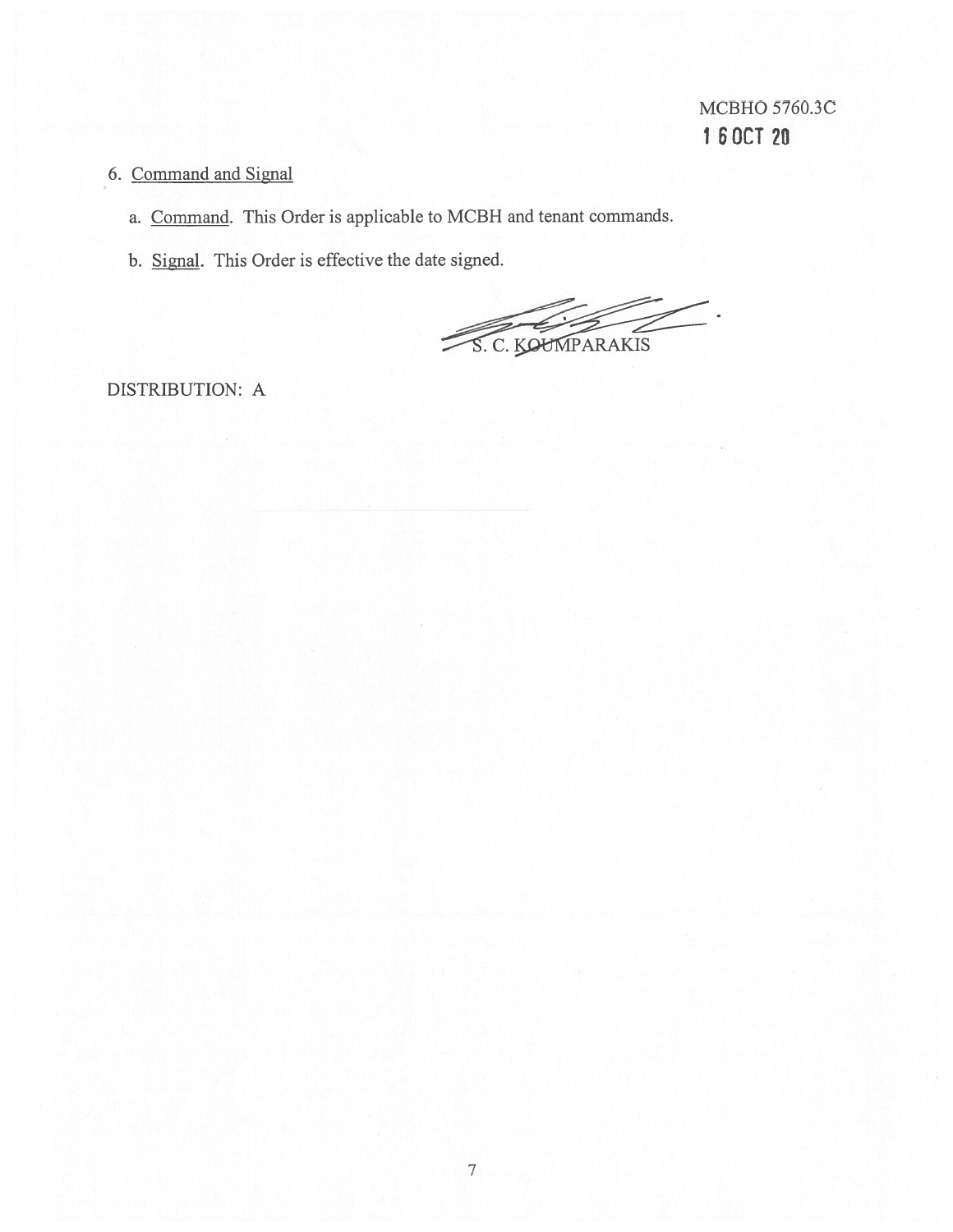#### REQUEST FOR ORGANIZATION TO FORM A PRIVATE ORGANIZATION

- From: [Organization name for which authorization is being requested]
- To: Commanding Officer, Marine Corps Base Hawaii
- Via: Director, Marine Corps Community Services

Subj: REQUEST TO ESTABLISH A PRIVATE ORGANIZATION

Ref: (a) MCBHO 5760.3C

Encl: (1) Proposed Constitution (and/or By-Laws or Governing Regulations or Charter)

1. Per the reference, we request that the [enter activity name for which authorization is being requested] be authorized to function and otherwise operate aboard Marine Corp Base Hawaii, Kaneohe Bay, as a private organization. If you approve this request, this organization shall operate in strict compliance with the reference and the enclosure.

2. The following information is submitted:

a. Name: [Enter activity name of organization for which authorization is being requested.]

b. Purpose: [Enter purpose as set forth in the enclosure.]

c. Brief statement as to the activities to be conducted.

d. Estimate of membership and composition of membership (i.e., military, retired military, dependent, civilian, etc.).

e. Financial Plan: [Include a plan for a full self-sustaining operation including a system for audit and control.]

f. Proposed affiliation with State or National Organizations.

g. Proposed use of facilities, equipment, or services.

3. Additional requirements or comments: [If additional referenced requirements are to be met, use this paragraph to explain the additional requirements or for additional comment.]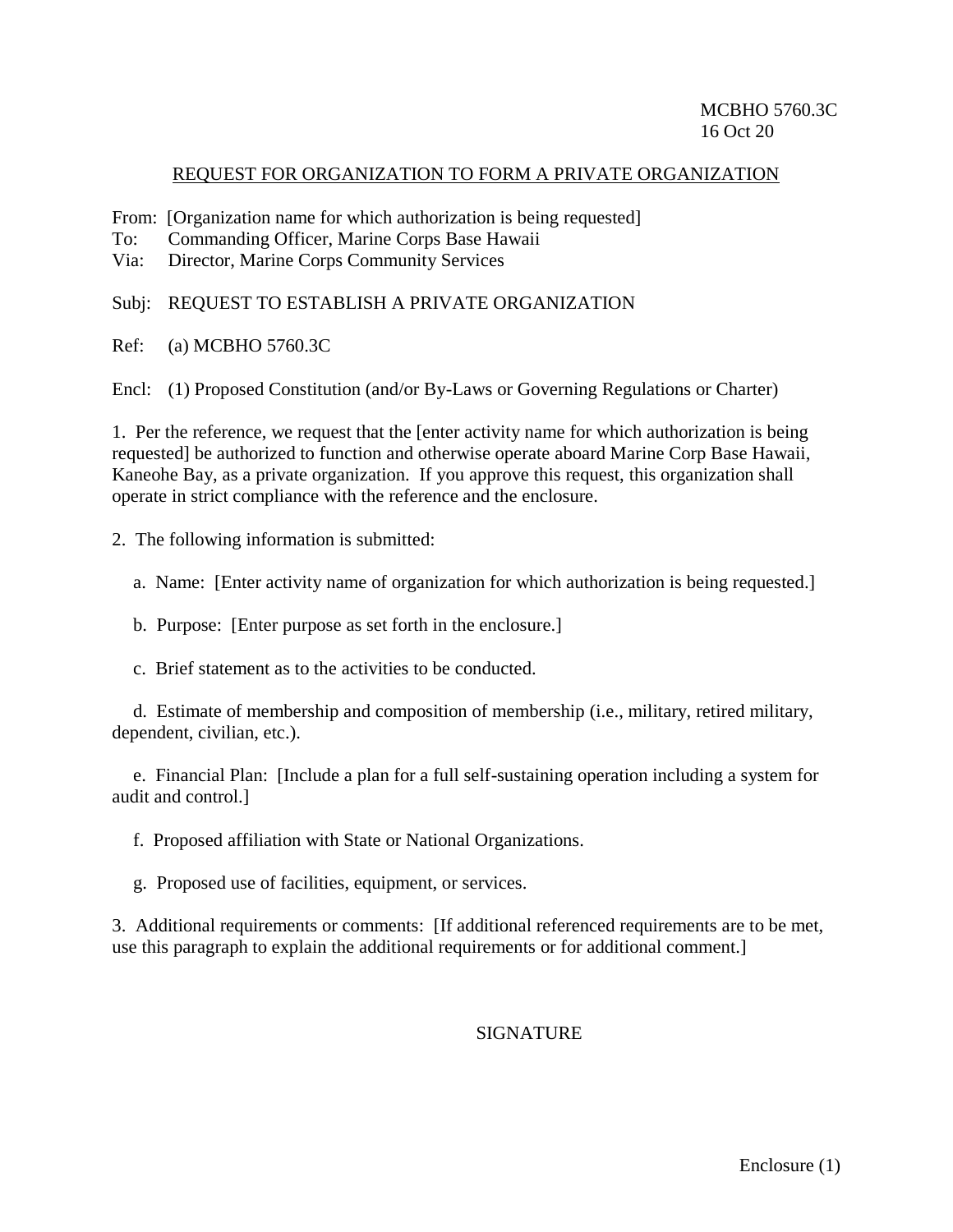#### REQUEST FOR AUTHORIZATION TO CONTINUE OPERATIONS

From: President, [Official Designation of Organization]

- To: Commanding Officer, Marine Corps Base Hawaii
- Via: Director, Marine Corps Community Services

## Subj: REQUEST FOR AUTHORIZATION TO CONTINUE OPERATING AS A PRIVATE ORGANIZATION FOR [CALENDAR YEAR]

- Ref: (a) MCBHO 5760.3C
- Encl: (1) Annual Financial Report (2) Current Membership Roster

1. Per the reference, we request that the [Official Designation of Organization] be authorized to continue to function and operate aboard Marine Corps Base Hawaii, Kaneohe Bay as a private organization. This organization shall continue to operate in strict compliance with the reference.

2. The [constitution and by-laws] [governing regulations] have not been changed during the last calendar year [except as approved by the Commanding Officer, Marine Corps Base Hawaii letter or endorsement as appropriate, date] and shall not be changed without prior written approval of the Commanding Officer.

3. The current officers of the activity are: [List by name, address, work and home phone number.]

4. If the President, Secretary, or Treasurer changes, we will notify you in writing.

5. [State title of enclosure (1)], enclosure (1) is the annual financial report required by the reference. [State title of enclosure (2)], enclosure (2) is the current membership roster required by the reference.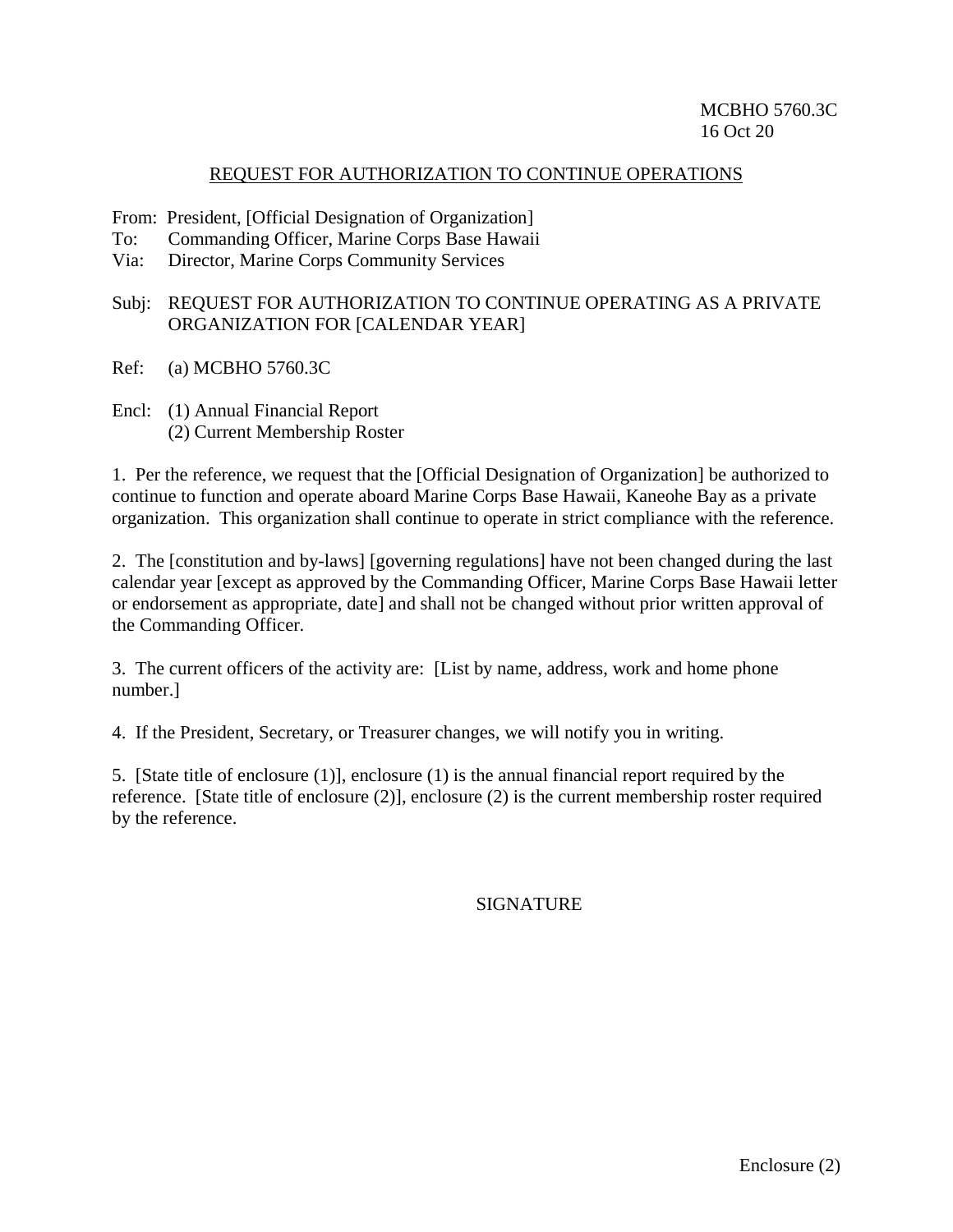## MCBHO 5760.3C 16 Oct 20

#### CURRENT MEMBERSHIP ROSTER [Official Designation of Organization]

## **ACTIVE DUTY MILITARY** Name **Rank** Rank Unit

#### **DOD CIVILIAN EMPLOYEES** Name Organization

# **RETIRED MILITARY**

Name Military Service

**FAMILY MEMBERS OF ACTIVE DUTY MILITARY**<br>Name Sponso Sponsor's Unit

**FAMILY MEMBERS OF RETIRED MILITARY** Name Military Service

**NON-DOD CIVILIANS**

**MCBH Affiliation**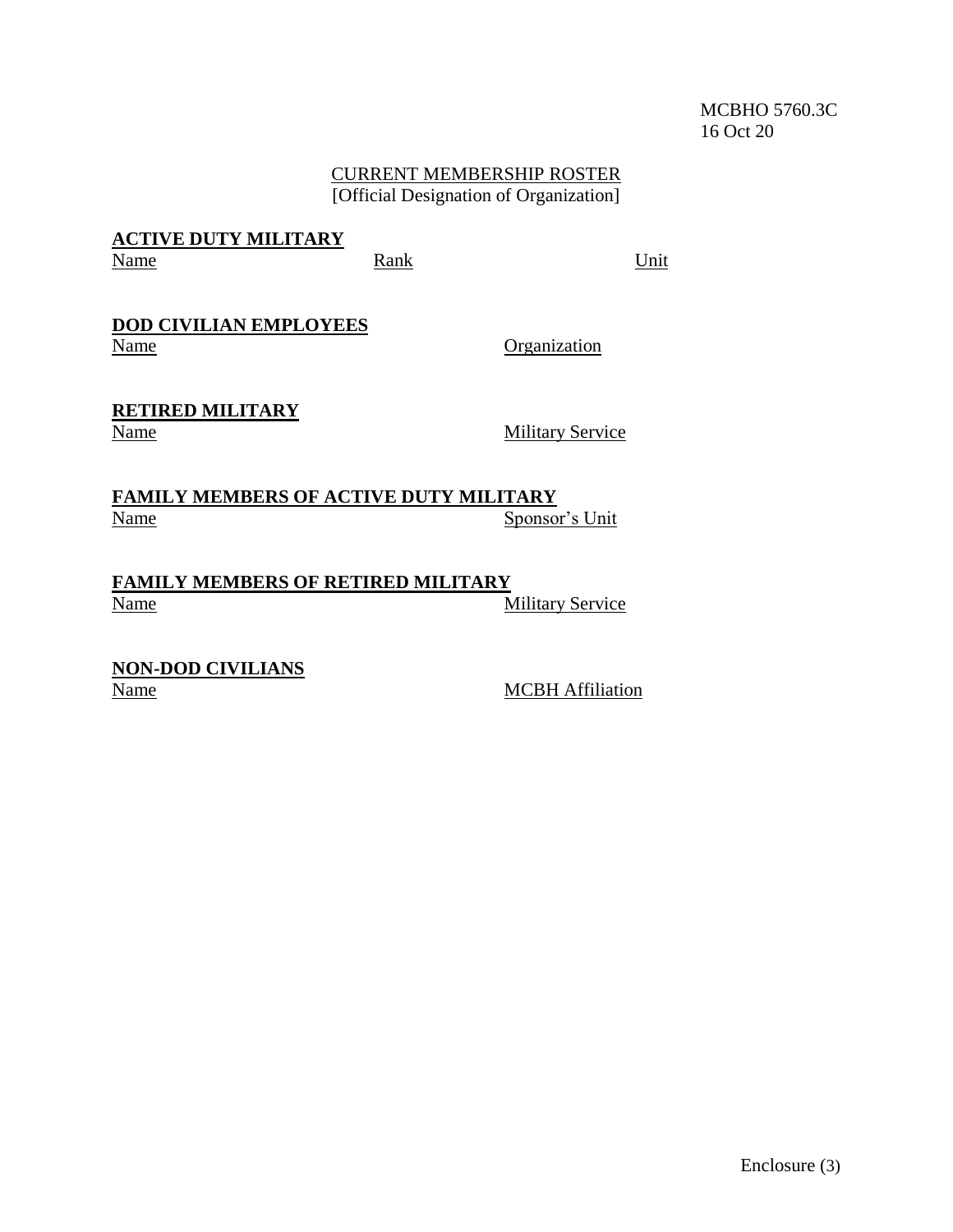## SAMPLE FINANCIAL REPORT FORMAT

[Official Designation of Organization]

# BALANCE SHEET

[Date]

# ASSETS

| Cash                                    |                                                                 |
|-----------------------------------------|-----------------------------------------------------------------|
| Petty Cash Fund                         | \$                                                              |
| Cash on Hand                            | \$                                                              |
| Cash in Bank, General Account           | \$<br><u> 1989 - Johann John Stone, mensk politik (d. 1989)</u> |
| <b>Accounts Receivable</b>              | \$                                                              |
| Merchandise Inventory                   | \$                                                              |
| <b>Total Assets</b>                     | $\frac{1}{2}$                                                   |
| LIABILITIES AND CAPITAL                 |                                                                 |
| <b>Accounts Payable</b>                 | $\frac{1}{2}$                                                   |
| <b>Taxes Payable</b>                    | \$                                                              |
| Capital                                 |                                                                 |
| <b>Operating Capital, [Date]</b>        | $\frac{1}{2}$                                                   |
| Increase/Decrease per attached schedule |                                                                 |
| <b>Total Liabilities and Capital</b>    | \$                                                              |
| Value of Property                       | \$<br><u> 1989 - Andrea Andrew Maria (h. 1989).</u>             |
|                                         |                                                                 |
| Submitted:                              | Approved:                                                       |
|                                         |                                                                 |

Signature of Treasurer (Optional)

Signature of President

ACCOUNTS AUDITED AND FOUND TO BE CORRECT: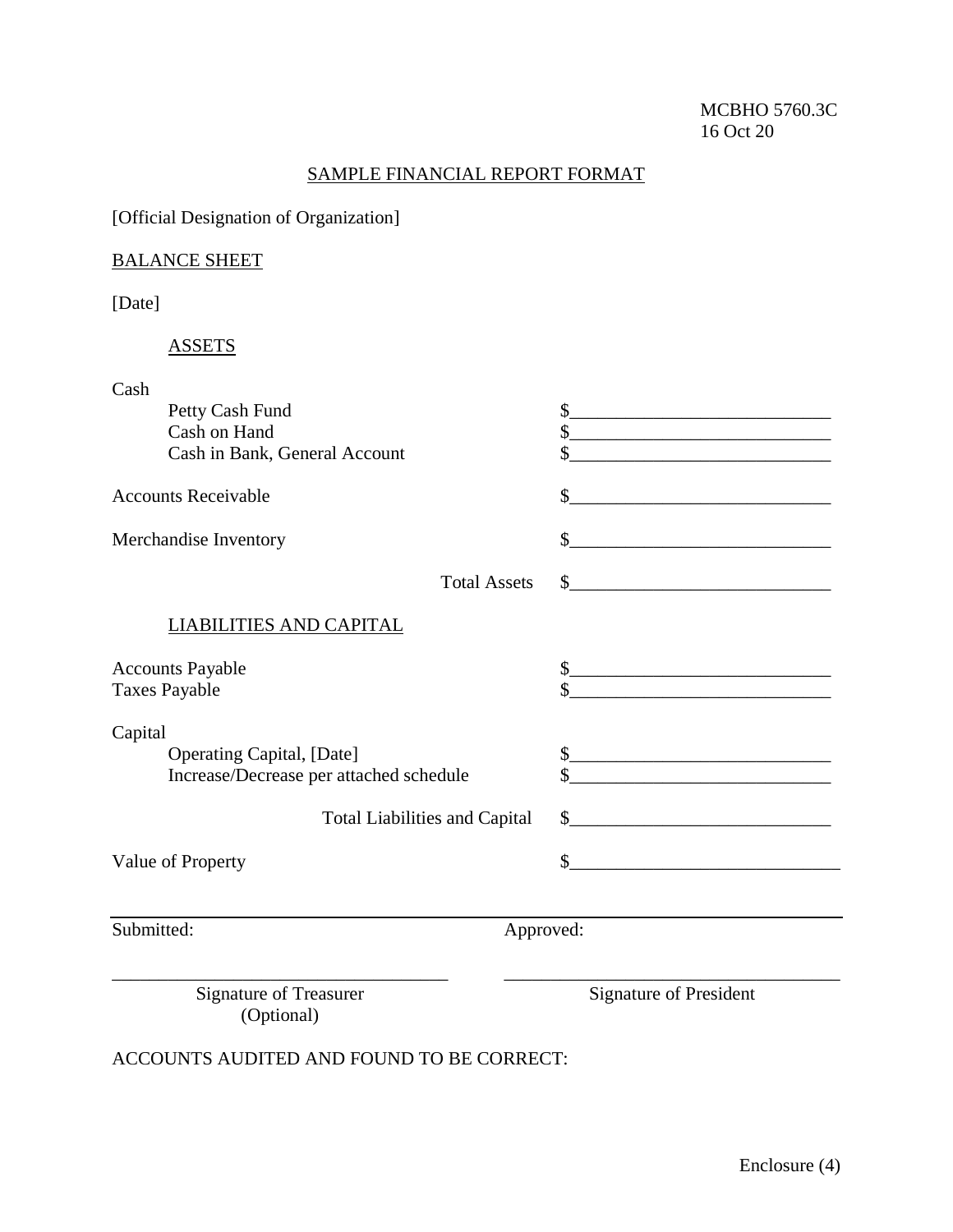## MCBHO 5760.3C 16 Oct 20

## FUNDRAISING ACTIVITY REQUEST

[Date]

- From: [Official Designation of Organization]
- To: Commanding Officer, Marine Corps Base Hawaii
- Via: Staff Judge Advocate, Marine Corps Base Hawaii
- Subj: FUNDRAISING ACTIVITY REQUEST
- Ref: MCBHO 5760.3C
- 1. Type of fundraising activity requested.
- 2. Date and Time (include length of time).
- 3. Location of Fundraising Activity.
- 4. Number of participants expected Military/Civilian.
- 5. Sponsorship of guests (open gate individual sponsor, roster, etc.)

6. Purpose and how funds are to be used (if fundraising event or admission fee is charged). If admission fee is to be charged, state dollar amount.

7. Rules and regulations governing activity (including supervision and activity safety measures, if required).

8. Other information.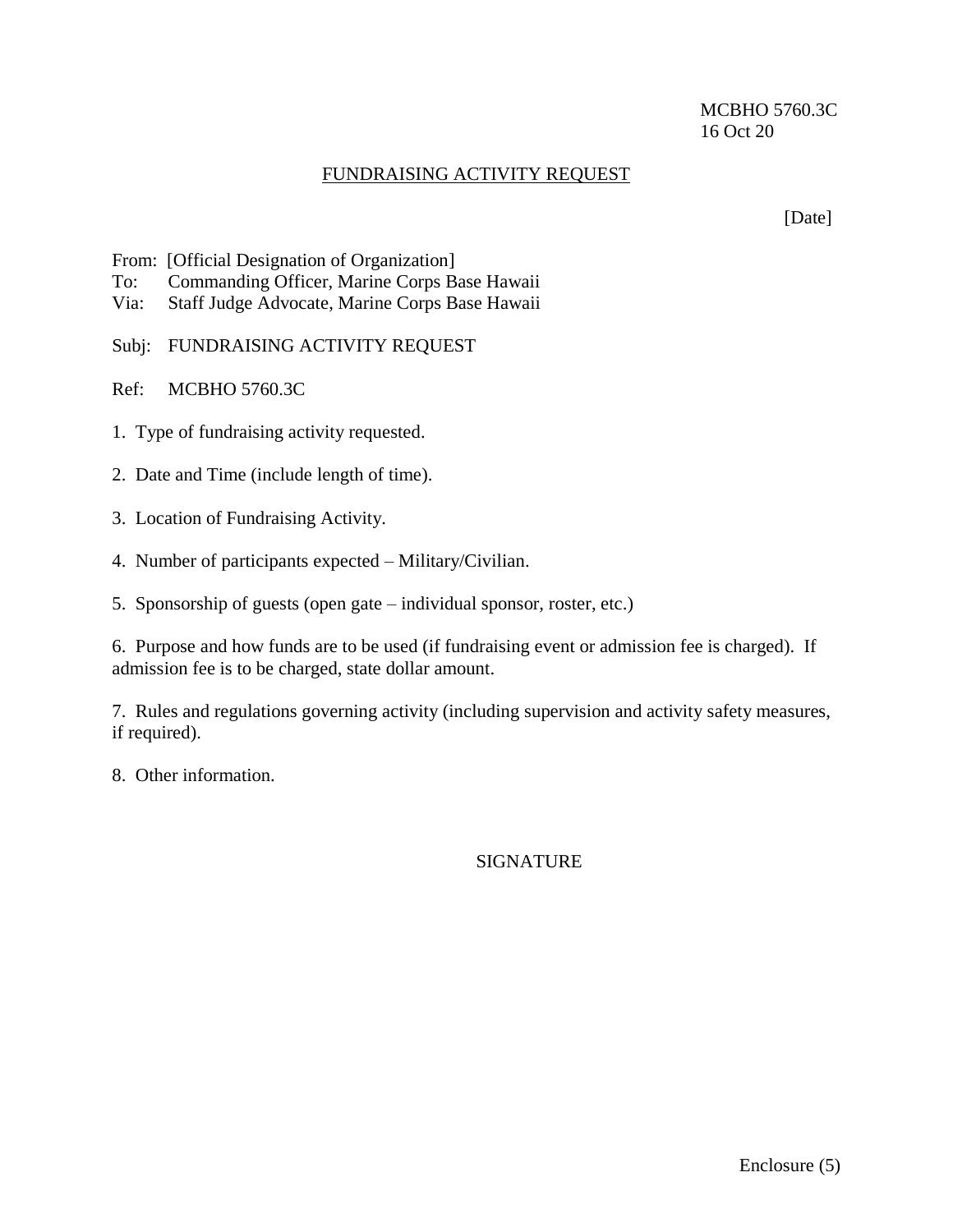#### AUDIT PROCEDURES

1. The audit board shall examine all accounts and records. This shall include, but shall not be limited to, the following audit steps:

a. Count cash on hand.

b. Reconcile the latest bank statement with the cash account. Request a current statement from the bank if necessary.

c. Audit checkbook - examine cancelled checks for payees, endorsements, and dates; compare with check stubs; trace checks to expense record; age outstanding checks.

d. Audit cash income record - examine receipts or documentation of cash received; add increases and decreases.

e. Audit expense record - add and classify various expense items; trace business papers (vendors' bills, invoices, register receipts, etc.) and verify support for entries to the expense record.

f. Using the data developed above, reconcile cash receipts and disbursements.

g. Age accounts payable and accounts receivable, if applicable.

h. Examine evidence of insurance for current status, and amounts and kinds of coverage for adequacy.

i. Determine tax status and, if applicable, check for compliance with State and Federal laws.

j. Verify the accuracy of financial statements from the general books presented for audit, or prepare a financial report.

2. Submit an audit report to the President and furnish a copy to the Treasurer. This report shall be submitted on enclosure (4) and must address the following:

a. That the minimum audit procedures are followed.

b. That records are maintained using generally accepted accounting and business practices.

c. That recorded income and expenses were supported by receipts, invoices, etc.

d. That the financial statement accurately classifies and summarizes the income and expenses recorded in the accounting records.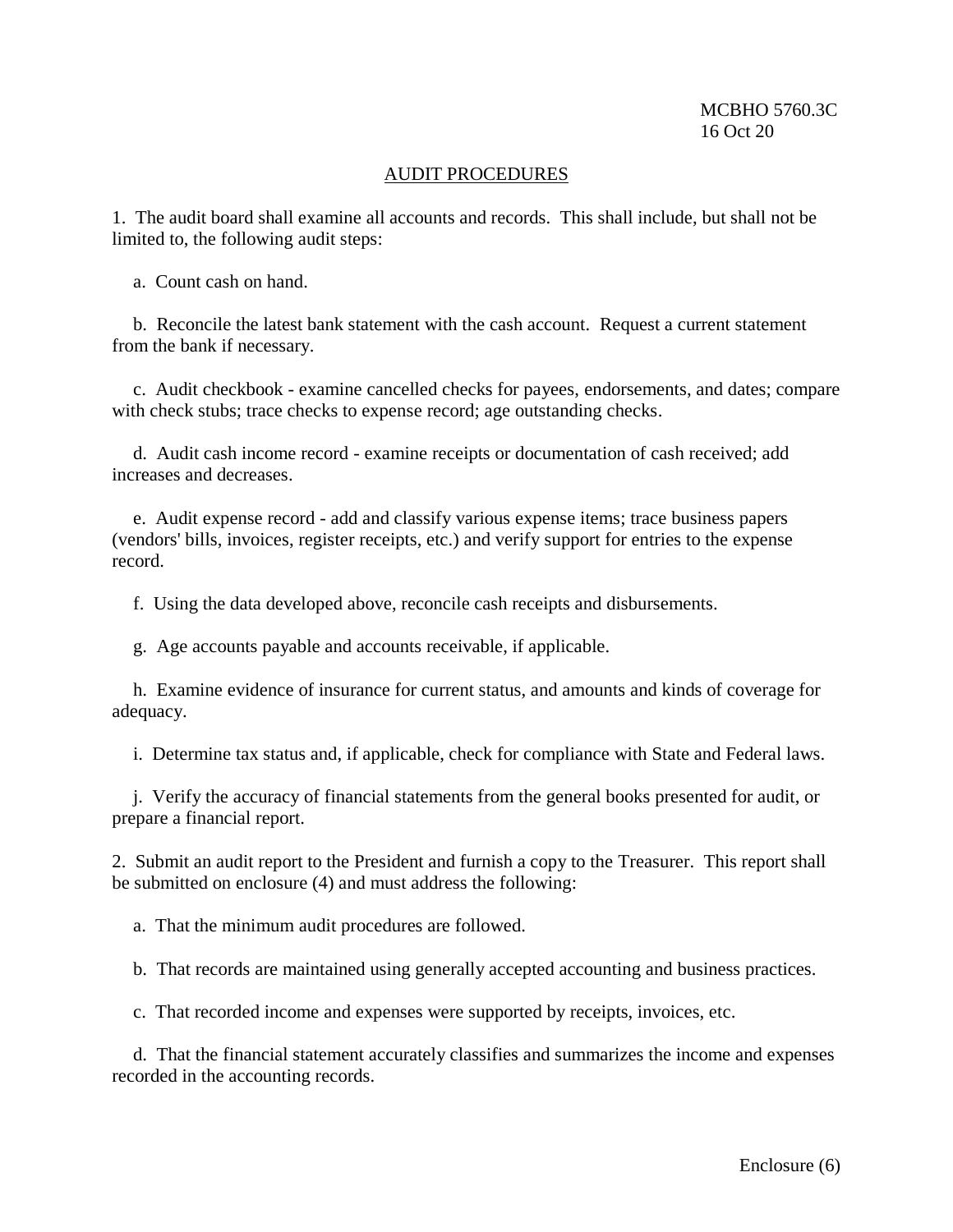e. That the organization has operated in full compliance with this Order and the approved constitution and by-laws of the organization.